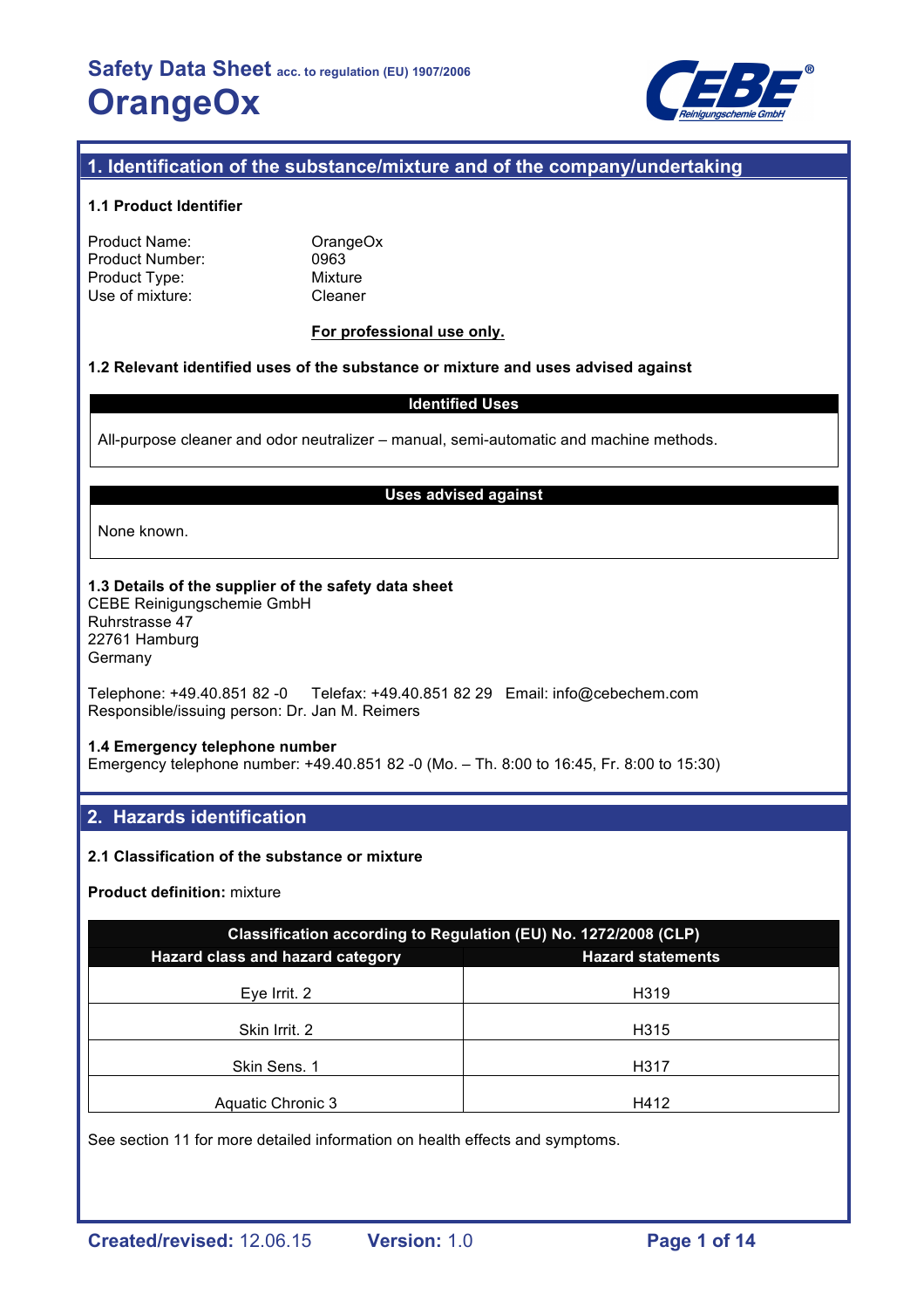

**2.2 Label elements Labelling according to Regulation (EU) No. 1272/2008**

**Hazard symbol(s):**



| <b>Signal Word:</b>              | Warning.                                  |                                                                                                                                                         |
|----------------------------------|-------------------------------------------|---------------------------------------------------------------------------------------------------------------------------------------------------------|
| <b>Hazard Statements:</b>        | H <sub>3</sub> 19<br>H315<br>H317<br>H412 | Causes serious eye irritation.<br>Causes skin irritation.<br>May cause an allergic skin reaction.<br>Harmful to aquatic life with long lasting effects. |
| <b>Precautionary Statements:</b> |                                           |                                                                                                                                                         |
| <b>Prevention:</b>               | P <sub>264</sub><br>P280                  | Wash hands thoroughly after handling.<br>Wear protective gloves/protective clothing/eye<br>protection/face protection.                                  |
|                                  | P273                                      | Avoid release to the environment.                                                                                                                       |
| <b>Reaction:</b>                 | P305+P351+P338                            | IF IN EYES: Rinse cautiously with water for several<br>minutes. Remove contact lenses, if present and<br>easy to do. Continue rinsing.                  |
|                                  | P337+P313                                 | If eye irritation persists: Get medical<br>advice/attention.                                                                                            |
|                                  | P302+P352<br>P333+P313                    | IF ON SKIN: Wash with plenty of soap and water.<br>If skin irritation or rash occurs: Get medical<br>advice/attention.                                  |
| Storage:                         | None.                                     |                                                                                                                                                         |
| Disposal:                        | P501                                      | Dispose of contents/container to a specialized<br>establishment.                                                                                        |

**Additional labelling elements:** None.

**2.3 Other hazards**

**Other hazards that do not lead to a classification:** Not applicable.

## **3. Composition/information on ingredients**

## **3.2 Mixtures**

| <b>Hazardous</b><br><b>Components</b>  | <b>Identifiers</b>                | $Wt.-%$   | <b>Classifcation</b><br>(EU) 1272/2008    |
|----------------------------------------|-----------------------------------|-----------|-------------------------------------------|
| Isotridecanol,<br>ethoxylated (6-9 EO) | CAS: 9043-30-5                    | $1 - 5\%$ | Acute Tox. 4, H302<br>Eye Dam. 1, H318    |
| Etheric Oil                            | REACH#: 01-2119493353-35-<br>0003 | $1 - 5\%$ | Flam. Liq. 3, H226<br>Skin Irrit. 2, H315 |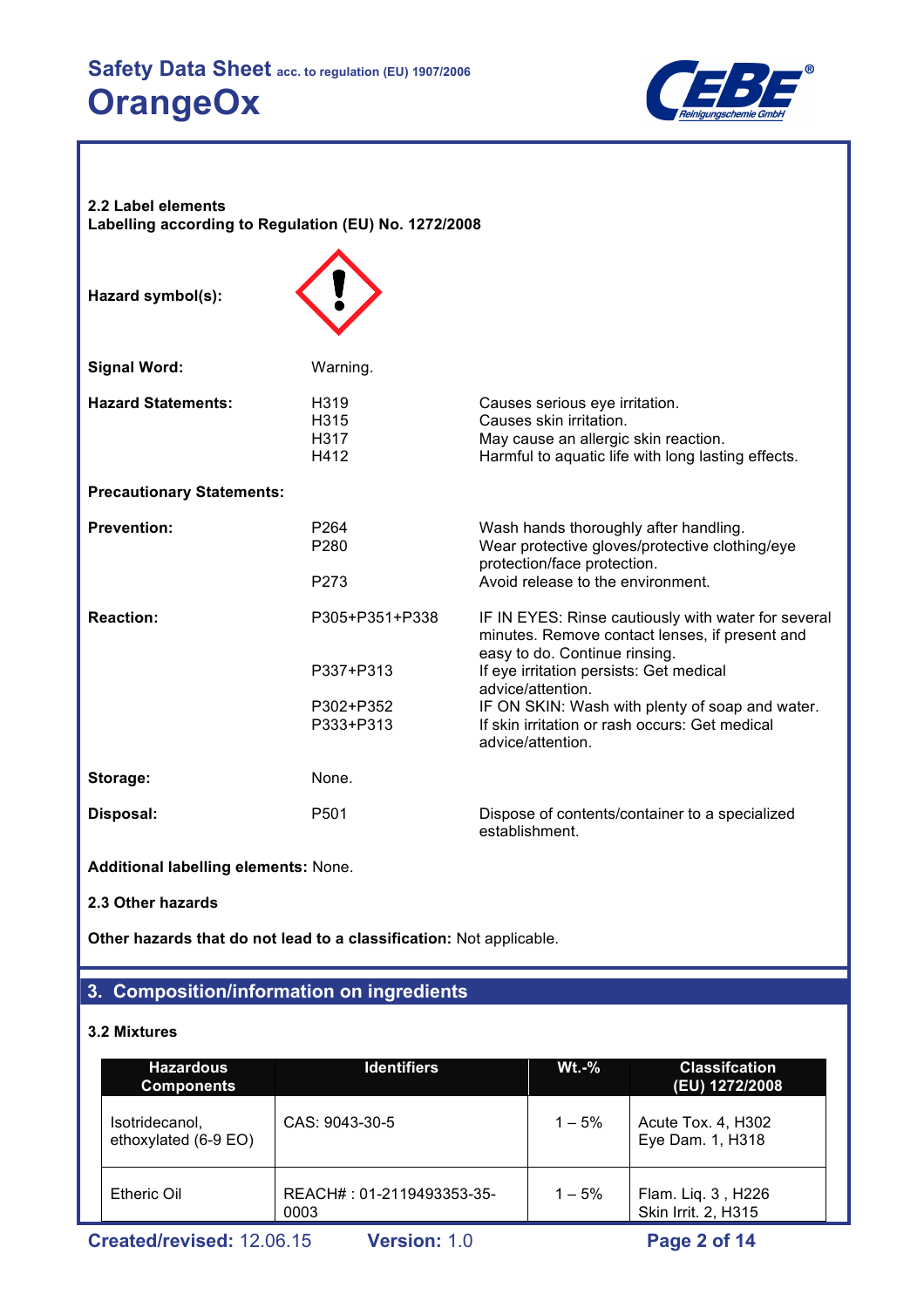

|                                   | EG: 232-433-8<br>CAS: 8028-48-6                             |           | Skin Sens. 1, H317<br>Aquatic Acute, H400<br>Aquatic chronic, H410<br>Asp. Tox. 1, H304 |
|-----------------------------------|-------------------------------------------------------------|-----------|-----------------------------------------------------------------------------------------|
| Hydrogen peroxide, in<br>solution | REACH#: 01-2119485845-22<br>EG: 231-765-0<br>CAS: 7722-84-1 | $5 - 10%$ | Skin Corr. 1A, H314<br>Acute Tox. 4, H302, H332<br>STOT SE3, H335<br>Ox. Liq. 1, H271   |

See section 16 for the full wording of the above mentioned H-statements.

At the time of creation of this data sheet no further ingredients were classified as hazardous to health or environment or were contained in concentrations that did not mandate their mention in this section.

## **4. First aid measures**

## **4.1 Description of first aid measures**

**Eye contact:** Immediately flush eyes with plenty of water, occasionally lifting the upper and lower eyelids. Check for and remove any contact lenses. Continue to rinse for at least 10 minutes. Get medical attention if adverse health effects persist or are severe.

**Inhalation:** Get medical attention immediately. Remove victim to fresh air and keep at rest in a position comfortable for breathing. If it is suspected that fumes are still present, the rescuer must wear an appropriate mask or self-contained breathing apparatus. In the absence of or irregular breathing, or respiratory arrest occurs artificial respiration by trained personnel or provide oxygen. For the first person providing aid it can be dangerous to give mouth-to-mouth resuscitation. If unconscious place in recovery position and seek immediate medical attention. Maintain an open airway. Loosen tight clothing (eg. a collar, tie, belt, or waistband) loosen. In case of inhalation of combustion products, symptoms may be delayed.

**Skin contact:** Get medical attention immediately. Flush contaminated skin with plenty of water. Remove contaminated clothing and shoes. Wash contaminated clothing thoroughly with water before you take them off or wear gloves. Continue to rinse for at least 10 minutes. Chemical burns must be treated promptly by a physician. Wash clothing before reuse. Clean shoes thoroughly before reuse.

**Ingestion:** Wash out mouth with water. Remove denture prosthesis if any. Remove victim to fresh air and keep at rest in a position comfortable for breathing. Do not induce vomiting unless directed to do so by medical personnel. Should vomiting occur, keep head low so that vomit does not enter the lungs. Chemical burns must be treated promptly by a physician. Never give anything to an unconscious person by mouth. If unconscious, place in recovery position and seek immediate medical attention. Maintain an open airway. Loosen tight clothing (eg. a collar, tie, belt or waistband).

**Protection of first-aiders:** No action shall be taken involving any personal risk or without suitable training. If it is suspected that fumes are still present, the rescuer must wear an appropriate mask or self-contained breathing apparatus. For the first person providing aid it can be dangerous to give mouth-to-mouth resuscitation. Wash contaminated clothing thoroughly with water before you take them off or wear gloves. **4.2 Most important symptoms and effects, both acute and delayed**

### **Potential acute health effects**

**Eye contact:** Irritating to eyes. **Inhalation:** No known significant effects or critical hazards. **Skin contact: Irritating to skin. Can cause allergic reactions. Ingestion:** Irritating to throat, mouth and stomach.

### **Signs / symptoms of overexposure**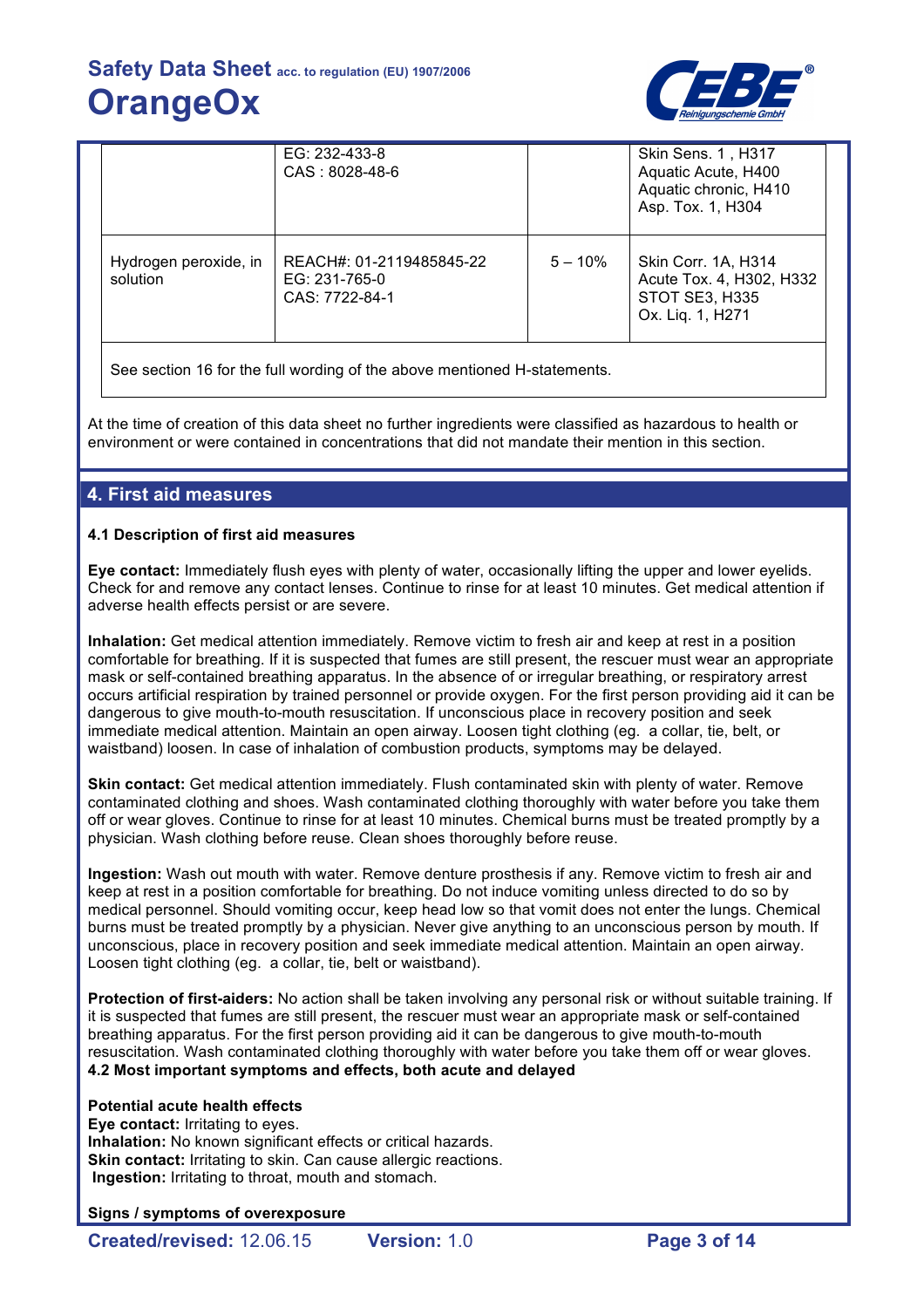

**Eye contact:** Adverse symptoms may include the following: irritation, tearing, redness. **Inhalation:** No specific data. **Skin contact:** Adverse symptoms may include the following: irritation, reddening, rash. **Ingestion:** No specific data.

### **4.3 Indication of any immediate medical attention and special treatment needed**

**Indications for the physician:** Treat symptomatically. If larger amounts have been swallowed or inhaled consult specialist for poisoning.

**Special treatement:** No special treatment.

## **5. Fire fighting measures**

### **5.1 Extinguishing media**

**Suitable extinguishing media:** Use an extinguishing agent suitable for the surrounding fire.

**Unsuitable extinguishing media:** None known.

### **5.2 Special hazards arising from the substance or mixture**

**Hazards from the substance or mixture**: In a fire or if heated, a pressure increase will occur and the container may burst.

**Hazardous combustion products:** Decomposition products may include the following materials: carbon dioxide, carbon monoxide, oxides.

### **5.3 Advice for firefighters**

**Special precautions for fire- fighters:** In case of fire the scene cordon immediately removing all persons from the danger area. No action shall be taken involving any personal risk or without suitable training. Move containers from fire area if safe to do so. Spray fire-exposed containers with water to cool.

**Special protective equipment for firefighters:** Fire fighters should wear proper protective equipment.

## **6. Accidental release measures**

### **6.1 Personal precautions, protective equipment and emergency procedures**

**For persons that are not emergency technicians:** No action shall be taken involving any personal risk or without suitable training. Evacuate surrounding areas. Keep unnecessary and unprotected personnel from entering. Do not touch or walk through spilled material. Avoid breathing vapor or mist. Ensure adequate ventilation. In case of insufficient ventilation wear suitable respiratory equipment. Put on appropriate personal protective equipment.

**For first aid personel in case of emergency:** If protective equipment/clothing is needed in case of accidental release, Section 8 should be consulted for appropriate and inappropriate materials. See section 8 for further information on hygiene measures.

### **6.2 Environmental precautions**

Avoid the proliferation and dispersal of spilled material and contact with soil, waterways, drains and sewers. Inform the relevant authorities if the product has caused by environmental pollution (sewers, waterways, soil or air).

**6.3 Methods and materials for containment and cleaning up**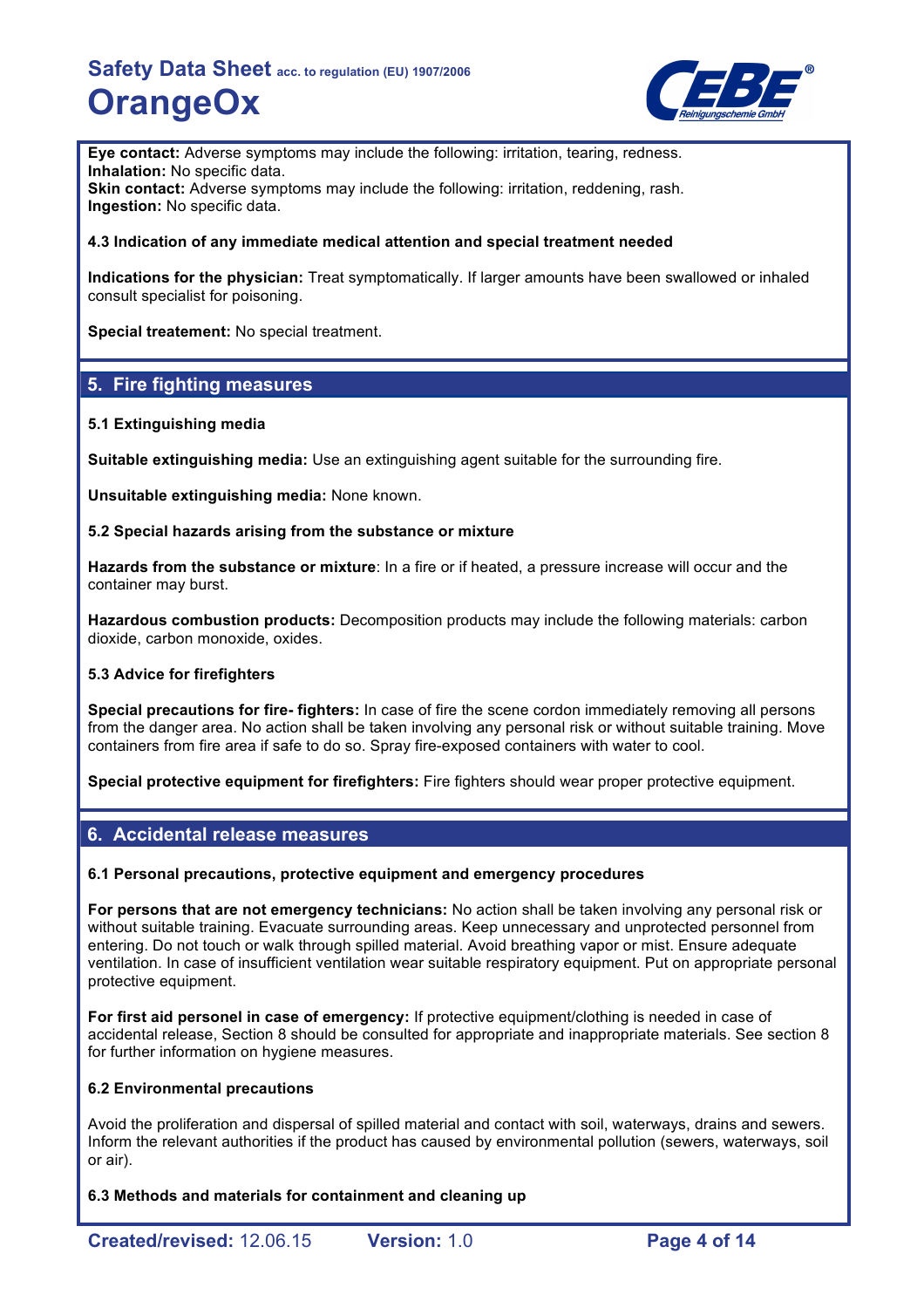

**Small amounts:** Dilute with plenty of water. Absorb with an inert material and place in an appropriate waste disposal.

**Large amounts:** avoid entry into sewers, water courses, basements, or confined areas.Collect spilt material using non-flammable absorption agent (eg. sand, earth, vermiculite or diatomaceous earth) and hand it in for disposal according to local regulations in an appropriate container (see section 13).

#### **6.4 Reference to other sections**

See Section 1 for emergency contact information. See Section 8 for information on appropriate personal protective equipment. See Section 13 for additional waste treatment information.

## **7. Handling and storage**

The information in this section contains generic advice and guidance. The list of Identified Uses in Section 1 should be consulted for any exposure scenario or when exposure scenarios on the available applicationspecific information.

#### **7.1 Precautions for safe handling**

**Protective measures:** Put on appropriate (see section 8) protective gear. Do not get in contact with eyes, skin or clothing. Do not ingest. Avoid breathing vapor or mist. Keep in the original container or an approved alternative container, which was made from a compatible material. Kept tightly closed when not in use. Empty containers retain product residue and can be dangerous. Do not reuse container.

**Advice on general occupational hygiene:** Eating, drinking and smoking should be prohibited in areas where this material is handled, stored and processed. After use or contact with the substance immediately wash hands and face especially before eating, drinking and smoking. Remove contaminated clothing and protective equipment before entering eating areas. See Section 8 for additional information on hygiene measures.

#### **7.2 Conditions for safe storage, including any incompatibilities**

Store between the following temperatures: 0 to 40°C (32 to 104°F). Store in accordance with local regulations. Keep only in original container. Protect from direct sunlight. Store in a dry, cool and wellventilated area, away from incompatible materials (see section 10) and do not store with food and drink. Hold container tightly closed and sealed until ready to use. Containers that have been opened must be carefully resealed and kept upright to prevent leakage. Do not store in unlabelled containers. Use appropriate container to avoid environmental contamination.

## **7.3 Specific end use(s)**

**Recommendations:** No information available.

## **8. Exposure controls/personal protection**

The information in this section contains generic advice and guidance. The list of Identified Uses in Section 1 should be consulted for any exposure scenario or when exposure scenarios on the available applicationspecific information.

#### **8.1 Control parameters**

#### **Occupational exposure limit values**

**Name of substance Exposure limit value**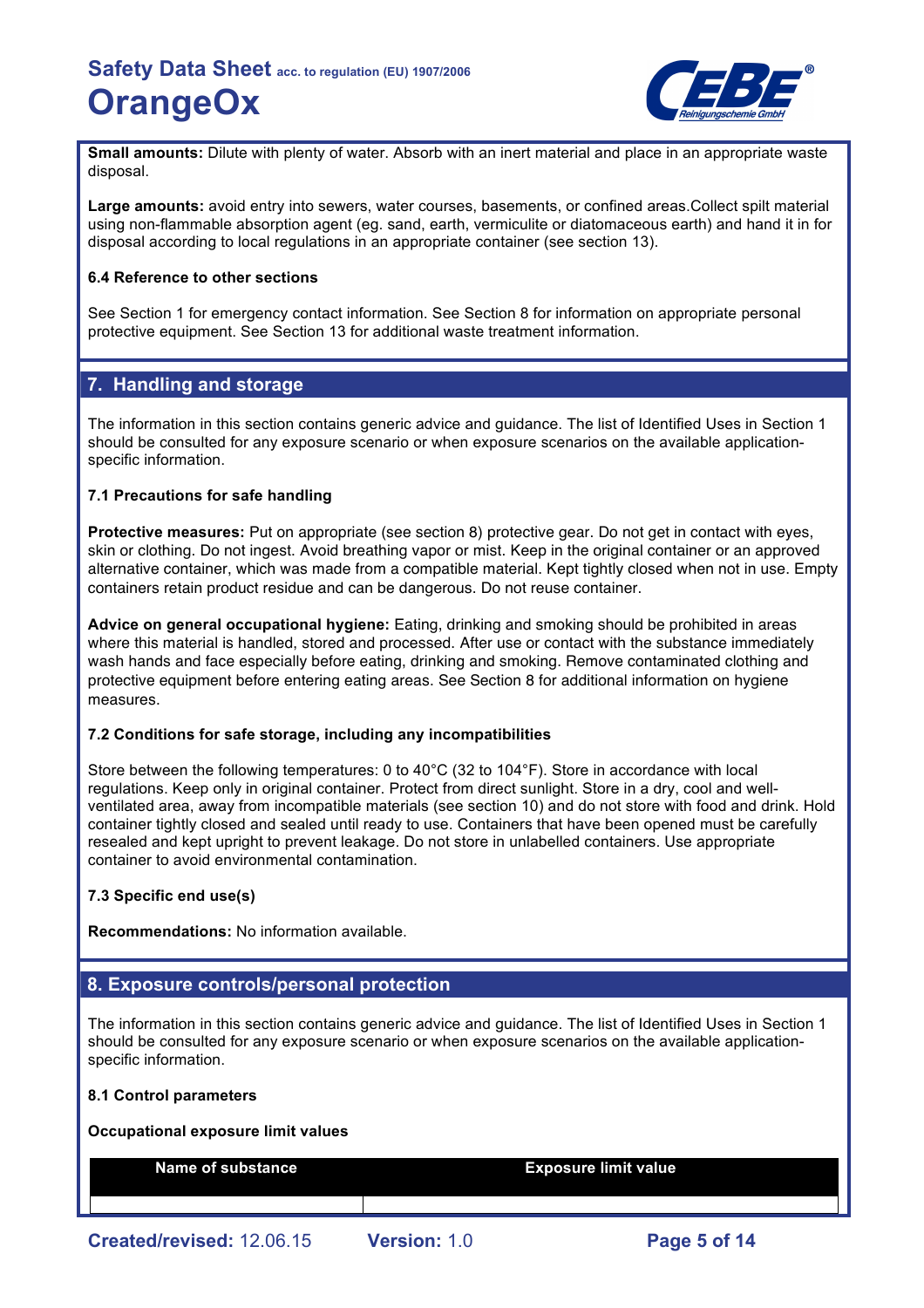

| <b>Etheric Oil</b>             | Germany:<br>WEL Long term: 110 mg/m <sup>3</sup> , 20 ppm<br>WEL Short term: 220 mg/m <sup>3</sup> , 40 ppm<br>DFG Long term: H,sH 28 mg/m <sup>3</sup> , 5ppm<br>DFG Short term: H,Sh 112 mg/m <sup>3</sup> , 20 ppm |
|--------------------------------|-----------------------------------------------------------------------------------------------------------------------------------------------------------------------------------------------------------------------|
| Hydrogen peroxide, in solution | WEL<br>0.71 mg/m <sup>3</sup> , 0.5 ml/m <sup>3</sup>                                                                                                                                                                 |

## **Recommended monitoring procedures**

If this product contains ingredients with exposure limits, monitoring procedures are personal, (related to workplace) or biological monitoring may be required to determine the effectiveness of the ventilation or other control measures and / or the necessity to use respiratory protective equipment. Reference should be made to European Standard EN 689 for methods for the assessment of exposure by inhalation to chemical agents and national guidance documents for methods for the determination of hazardous substances.

## **Derived effect levels**

Derived No Effect Level - DNEL values:

Etheric Oil:

DNEL long-term, workers, dermal: 8.89 mg / kg bw / d DNEL short time workers, dermal: 185.8 g / cm<sup>2</sup> DNEL Long time workers, by inhalation:  $31.1$  mg /  $m<sup>3</sup>$ DNEL long-term, consumer, oral: 4.44 mg / kg bw / d DNEL long-term, consumer, by inhalation: 7.78 mg / m<sup>3</sup> DNEL short-term, consumer, dermal: 92.9 g / cm<sup>2</sup>

## **Predicted effect concentrations**

Predicted No Effect Concentration - PNEC:

Etheric Oil: PNEC water (fresh water): 5.4 mg / L PNEC water (sea water): 0.54 mg / L PNEC water (periodic release: 5.77 mg / L) PNEC sediment (fresh water): 1.3 mg / kg dwt PNEC sediment (sea water): 0.13 mg / kg dwt PNEC soil: 0.261 mg / kg dwt PNEC sewage treatment plant: 2.1 mg / L PNEC oral food: 13.3 mg / kg food

### **8.2 Limitation and monitoring of exposure**

**Appropriate etechnical controls:** No special ventilation requirements. Good general ventilation should be sufficient to control worker exposure to airborne contaminants. If this product contains ingredients with exposure limits, use process enclosures, local exhaust ventilation or other engineering controls to keep worker exposure below any recommended or statutory limits.

## **Personal protective measures**

**Hygiene measures:** After handling chemical products and at the end of the working day as well as before eating, smoking and using the toilet thoroughly wash hands, forearms and face. Select appropriate techniques to remove potentially contaminated clothing. Wash contaminated clothing before reusing. Ensure that eyewash stations and safety showers are close to the work area.

**Eye protection / face protection (EN 166):** Goggles, chemical goggles or full-face shield.

Hand protection (EN 374): Protective gloves made of nitrile, for example, Camatril<sup>®</sup> 730 from KCL GmbH (see section 16). Penetration time> 8 hours.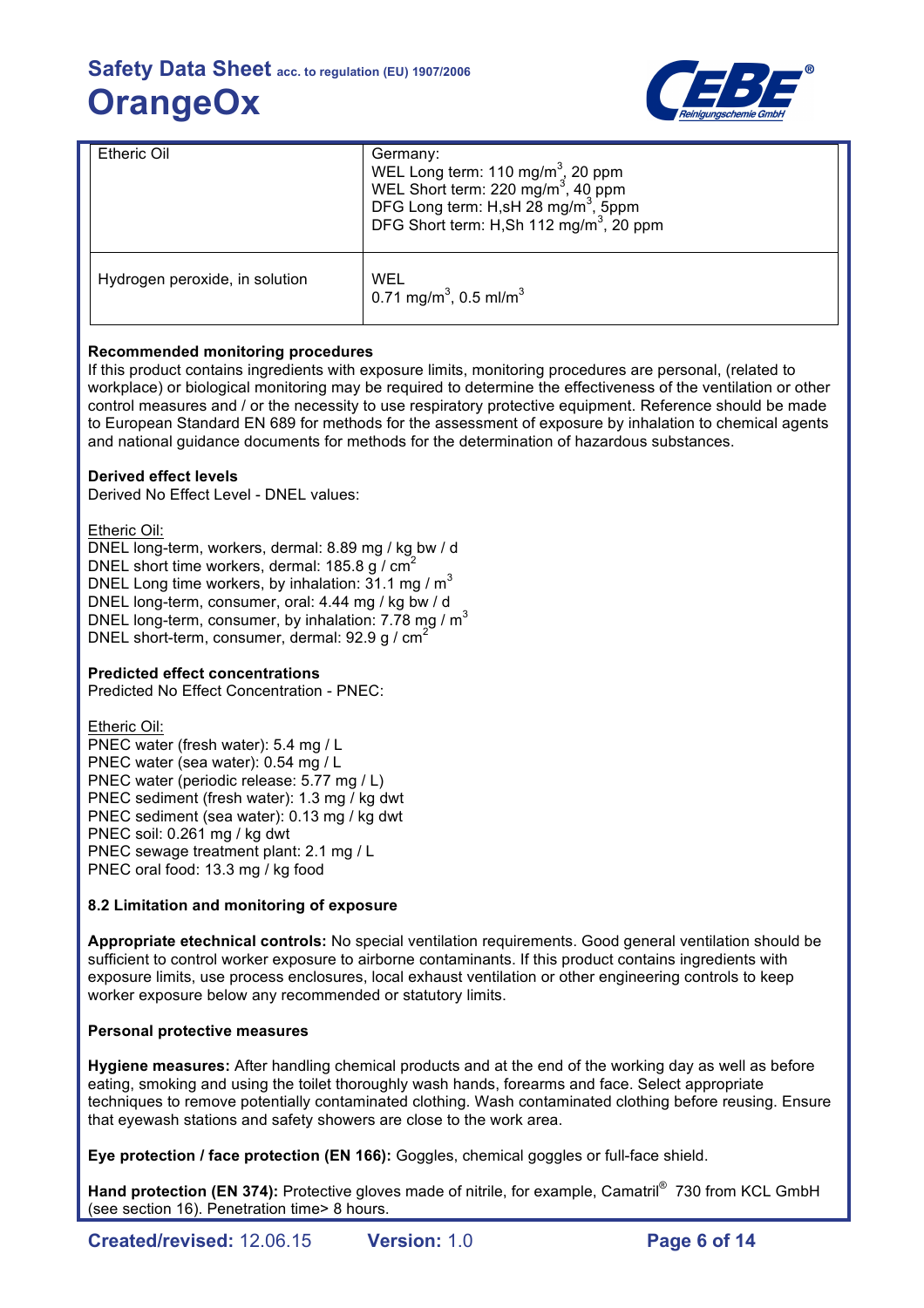

**Skin protection (EN 14605):** Before handling this product the personal protective equipment should be selected on the basis of the task and the associated risks to be carried out and approved by a specialist.

**Other skin protection:** Appropriate footwear and any additional skin protection measures based on the task being performed and the risks involved and should be approved by a specialist.

**Respiratory protection (EN 143, 14387):** Under normal and intended conditions of product use no respirator is required. If workers are exposed to concentrations above the exposure limit, they must use appropriate, certified respirators.

**Thermal hazards:** Not applicable.

**Delimitation and monitoring of the environmental exposition:** Emissions from ventilation or work process equipment should be checked to ensure they comply with the requirements of environmental protection legislation. In some cases, fume scrubbers, filters or engineering modifications to the process equipment will be necessary to reduce emissions to acceptable levels.

## **9. Physical and chemical properties**

#### **9.1 Information on basic physical and chemical properties**

- **a) Appearance: Form:** liquid **Color:** orange
- **b) Odor:** like orange
- **c) Odor threshold:** Not applicable and/or not determined for this mixture
- **d) pH:**  $5.5 \pm 0.5$  at 20 $^{\circ}$ C
- **e) Freezing/melting point:** Not applicable and/or not determined for this mixture
- **f) Boiling point/boiling range:** Not applicable and/or not determined for this mixture
- **g) Flash point:** Not applicable and/or not determined for this mixture
- **h) Evaporation rate:** Not applicable and/or not determined for this mixture
- **i) Flammability (solid, gas):** Not applicable and/or not determined for this mixture
- **j) Upper/lower explosion limit:** Not applicable and/or not determined for this mixture
- **k) Vapor pressure:** Not applicable and/or not determined for this mixture
- **l) Relative vapor density:** Not applicable and/or not determined for this mixture
- **m) Density:**  $1.055 1.075$  g/cm<sup>3</sup>
- **n) Solubility** easily soluble in the following substances: water
- **o) partition coefficient:** n-octanol/water: Not applicable and/or not determined for this mixture
- **p) Ignition temperature:** Not applicable and/or not determined for this mixture
- **q) Thermal decomposition:** Not applicable and/or not determined for this mixture
- **r) Viscositiy, dynamic:** Not applicable and/or not determined for this mixture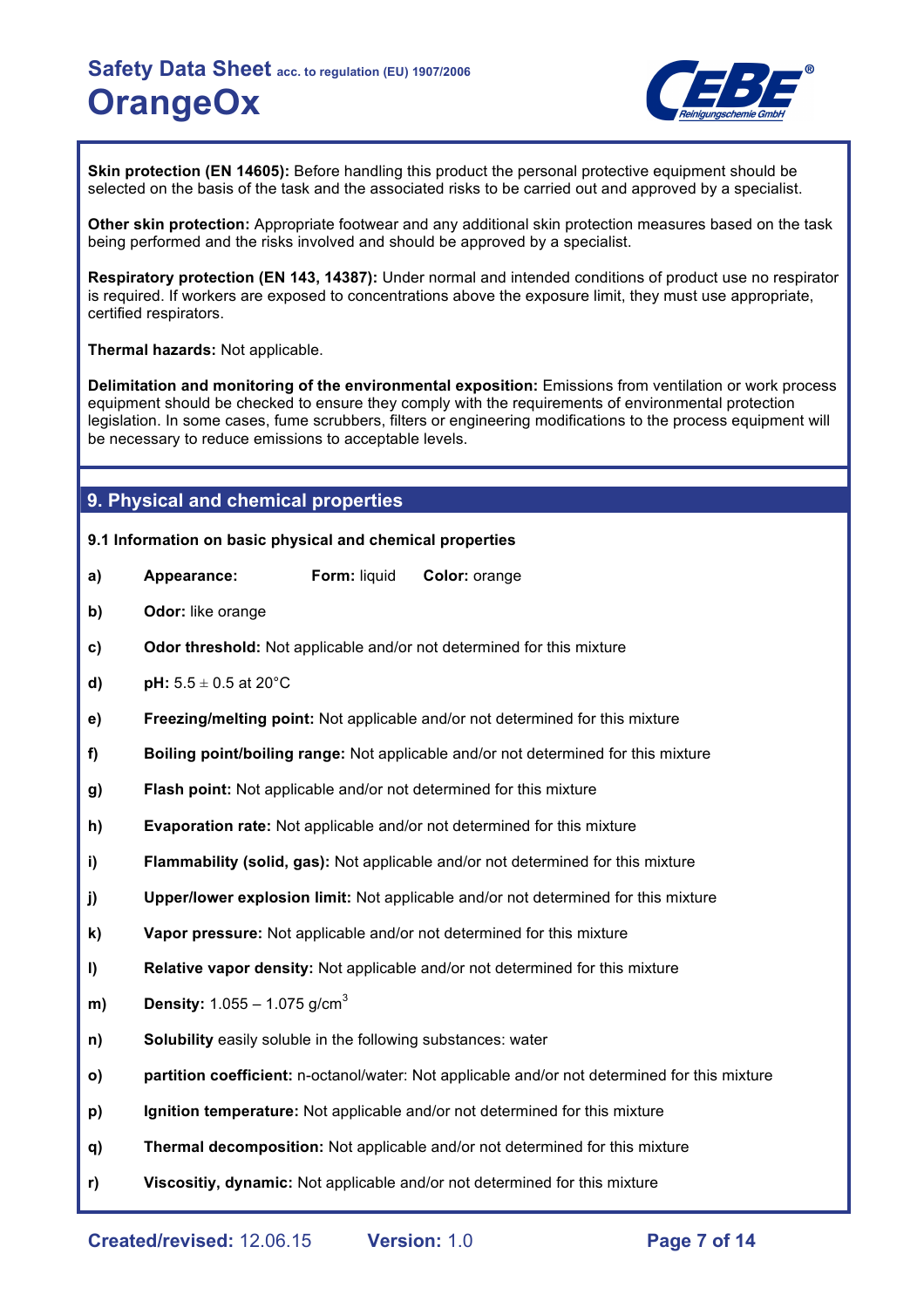

**s) Explosive properties:** Not applicable and/or not determined for this mixture

**t) Oxidizing properties:** Not applicable and/or not determined for this mixture

## **9.2 Other information**

No further information available.

## **10. Stability and reactivity**

#### **10.1 Reactivity**

For this product or its ingredients no specific test data related to reactivity are available.

### **10.2 Chemical stability**

The product is stable.

#### **10.3 Possibility of hazardous reactions**

Dangerous reactions will not occur under normal storage conditions and under normal use.

#### **10.4 Conditions to avoid**

Direct sunlight. Thermal decomposition is exothermic.

#### **10.5 Incompatible materials**

Reacts with flammable substances, alkalis (bases), reducing agents, and various metals.

### **10.6 Hazardous decomposition products**

Oxygen - oxidizing effect possible.

## **11. Toxicological information**

### **11.1 Information on toxicological effects**

### **a) acute toxicity:**

| Name of<br><b>Substance</b>            | <b>Result</b>                                              | <b>Species</b>    | <b>Dose</b>                                    | <b>Exposition</b> |
|----------------------------------------|------------------------------------------------------------|-------------------|------------------------------------------------|-------------------|
| Isotridecanol,<br>ethoxylated (6-9 EO) | $LD_{50}$ Oral                                             | Rat               | <2,000 mg/kg                                   |                   |
| <b>Etheric Oil</b>                     | $LD_{50}$ Oral<br>LD50 Dermal                              | Rat<br>Rabbit     | >5,000 mg/kg<br>>5,000 mg/kg                   |                   |
| Hydrogen peroxide, in<br>solution      | $LD_{50}$ Oral<br>$LD_{50}$ Dermal<br>$LC_{50}$ Inhalative | Rat<br>Rat<br>Rat | 693-1,270 mg/kg<br>4,060 mg/kg<br>$>1.7$ mg/kg | 4 hours           |

**Conclusion/Summary:** Not determined for this mixture.

## **b) Irritation to skin; c) Irritation to eyes; d) Sensitisation**

| Name of<br>Substance      | Result | Species             | Points Exposition | Observation |
|---------------------------|--------|---------------------|-------------------|-------------|
| Created/revised: 12.06.15 |        | <b>Version: 1.0</b> | Page 8 of 14      |             |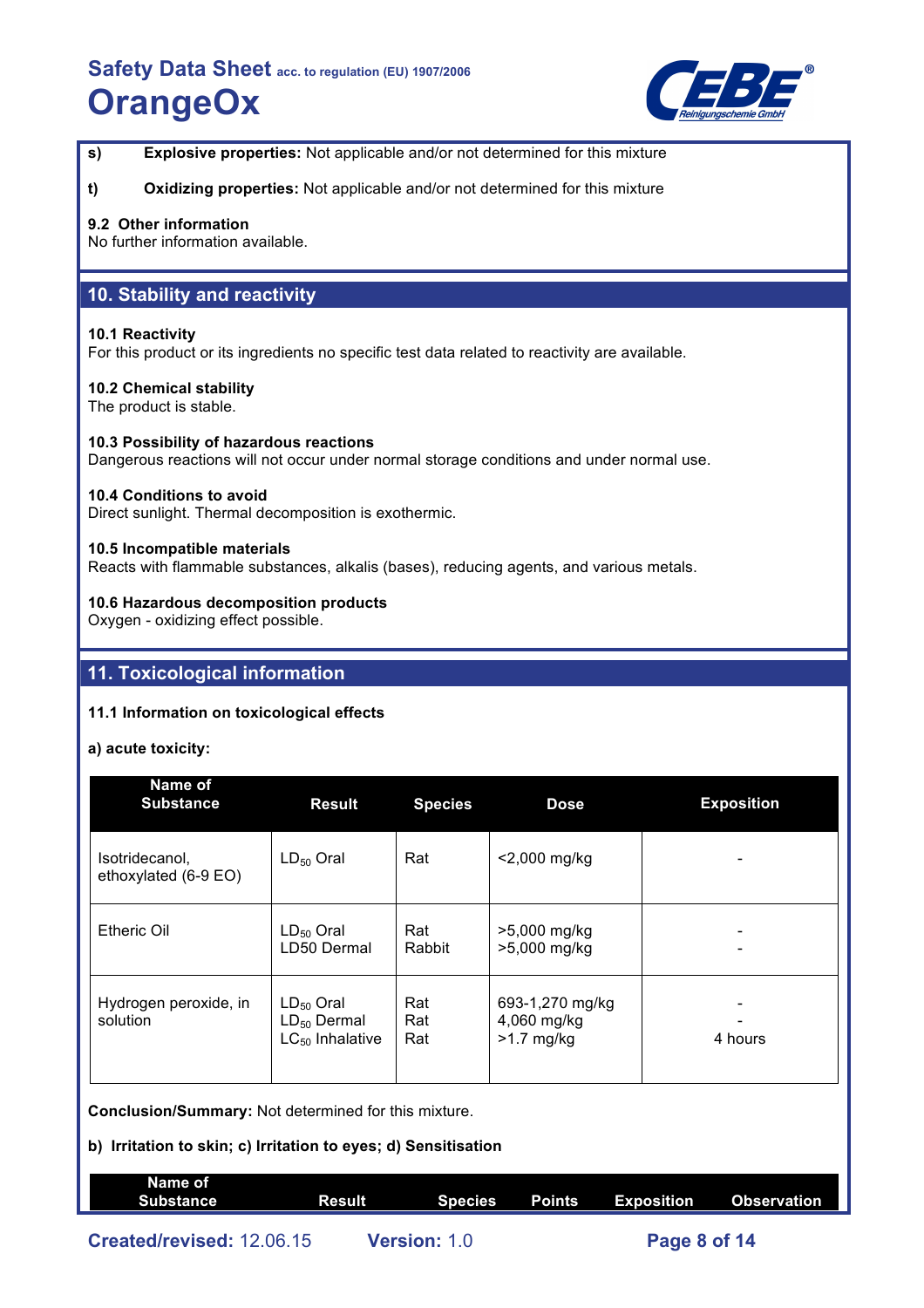

| Isotridecanol,<br>ethoxylated (6-9 EO) | Skin - irritating to<br>the skin and<br>mucous<br>membranes<br>Eye - strong irritant<br>with the danger of<br>severe eye injury<br>Sensitization - no<br>sensitization     |        |  |  |
|----------------------------------------|----------------------------------------------------------------------------------------------------------------------------------------------------------------------------|--------|--|--|
| <b>Etheric Oil</b>                     | Skin: Irritant:<br>Eye: Non-irritating<br>Sensitization: May<br>cause sensitization<br>by skin contact<br>Ingestion: Harmful:<br>may cause lung<br>damage if<br>swallowed. | Rabbit |  |  |
| Hydrogen peroxide, in<br>solution      | Skin: Slightly<br>irritating<br>Eye: Causes<br>serious eye<br>damage                                                                                                       |        |  |  |
|                                        | Sensitization: not<br>sensitizing                                                                                                                                          |        |  |  |

**Conclusion / Summary:** Irritating to eyes and skin. Sensitization through contact with skin possible.

**e) Germ cell mutagenicity:**

**Conclusion / Summary:** No known significant effects or critical hazards.

**f) carcinogenicity:**

**Conclusion / Summary:** No known significant effects or critical hazards.

**g) reproductive toxicity:**

**Conclusion / Summary:** No known significant effects or critical hazards.

**h) specific target organ toxicity single exposure Conclusion / Summary:** No known significant effects or critical hazards.

**i) specific target organ toxicity after repeated exposure Conclusion / Summary:** No known significant effects or critical hazards.

**j) Aspiration hazard Conclusion / Summary:** No known significant effects or critical hazards.

**Teratogenicity**

**Conclusion / Summary:** No known significant effects or critical hazards. **Information on the likely routes of exposure:** No known significant effects or critical hazards.

**Potential acute health effects**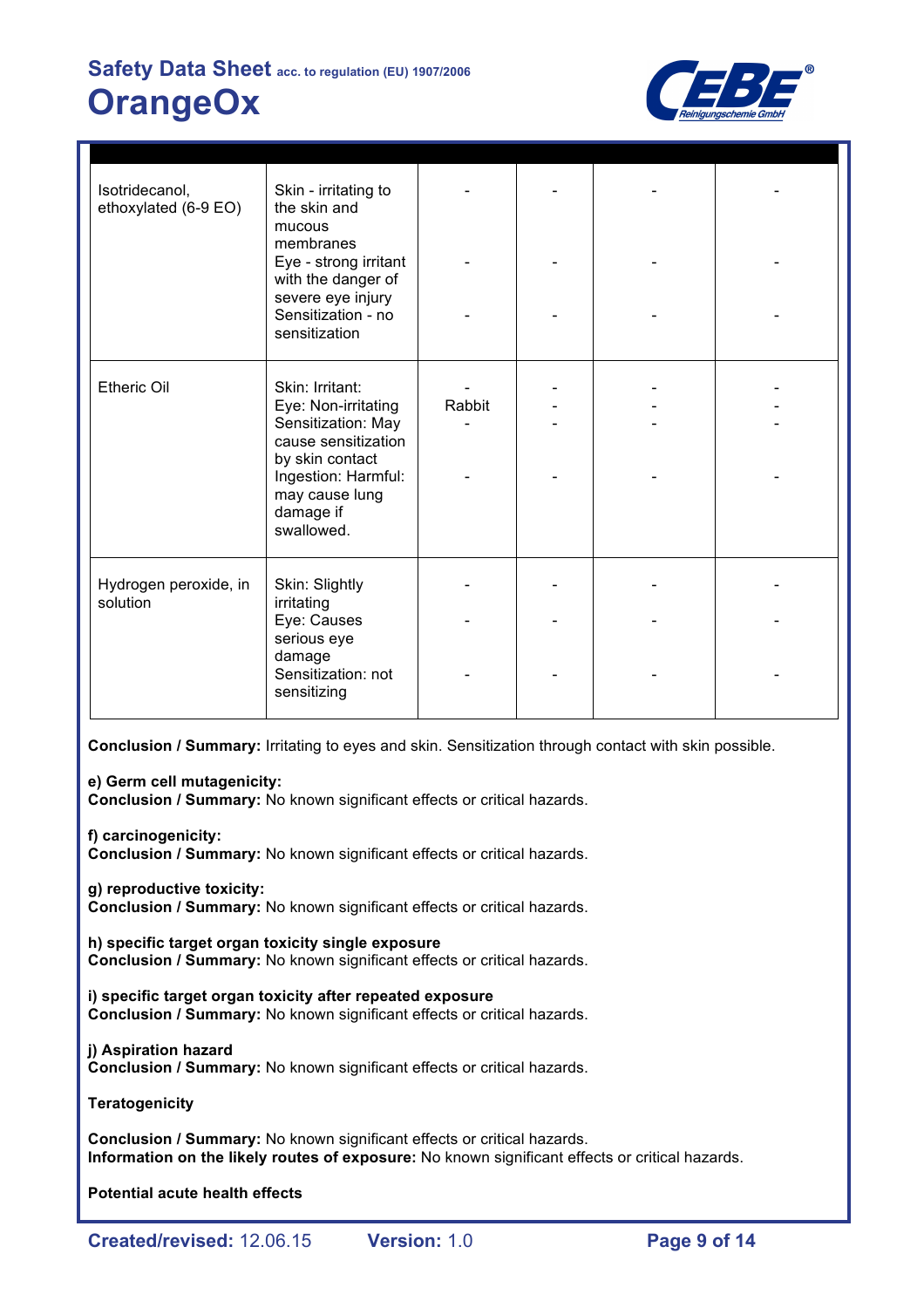

**Inhalation:** No known significant effects or critical hazards. **Ingestion:** Irritating to mouth, throat and stomach. **Skin contact:** Irritating to skin. May cause allergic reactions. **Eye contact:** Irritating to eyes.

#### **Symptoms related to the physical, chemical and toxicological characteristics**

**Inhalation:** No specific data. **Ingestion:** No specific data. **Skin contact:** Adverse symptoms may include the following: irritation, redness, rash. **Eye contact:** Adverse symptoms may include the following: irritation, lacrimation, redness.

#### **Delayed and immediate effects and also chronic effects from short and long term exposure**

**Short term exposure**

**Potential immediate effects:** Not determined for the mixture. **Potential delayed effects:** Not determined for the mixture.

#### **Long-term exposure**

**Potential immediate effects:** Not determined for the mixture. **Potential delayed effects:** Not determined for the mixture.

**Potential chronic health effects**

**Conclusion / Summary:** Not determined for the mixture.

**General:** No known significant effects or critical hazards. **Carcinogenicity:** No known significant effects or critical hazards. **Mutagenicity:** No known significant effects or critical hazards. **Teratogenicity:** No known significant effects or critical hazards. **Developmental effects:** No known significant effects or critical hazards. **Fertility effects:** No known significant effects or critical hazards.

**Other information:** Not determined for the preparation.

## **12. Ecological information**

### **12.1 Toxicity**

| Name of<br>substance              | <b>Result</b>                                                                                              | <b>Species</b>                                          | <b>Exposition</b>                                        |
|-----------------------------------|------------------------------------------------------------------------------------------------------------|---------------------------------------------------------|----------------------------------------------------------|
| Isotridecanol, ethoxylated        | $EC_{50} > 10$ mg/l                                                                                        | Daphnia                                                 | 48 hours                                                 |
| $(6-9 EO)$                        | $LC_{50}$ > 10 mg/l                                                                                        | Fish.                                                   | 96 hours                                                 |
| Etheric Oil                       | $EC_{50}$ 150 mg/L                                                                                         | Algae                                                   | 72 hours                                                 |
|                                   | $EC_{50}$ 0.67 mg/L                                                                                        | Daphnia                                                 | 48 hours                                                 |
|                                   | $LC_{50}$ 0.7 mg/L                                                                                         | Fish                                                    | 96 hours                                                 |
| Hydrogen peroxide, in<br>solution | $EC_{50}$ 11 mg/l<br>$EC_{50}$ 7.7 mg/l<br>$EC_{50}$ 2.4 mg/l<br>$IC_{50}$ 2.5 mg/l<br>$LC_{50}$ 31.3 mg/l | <b>Bacteria</b><br>Daphnia<br>Daphnia<br>Algae<br>Fishe | 17 hours<br>24 hours<br>48 hours<br>72 hours<br>24 hours |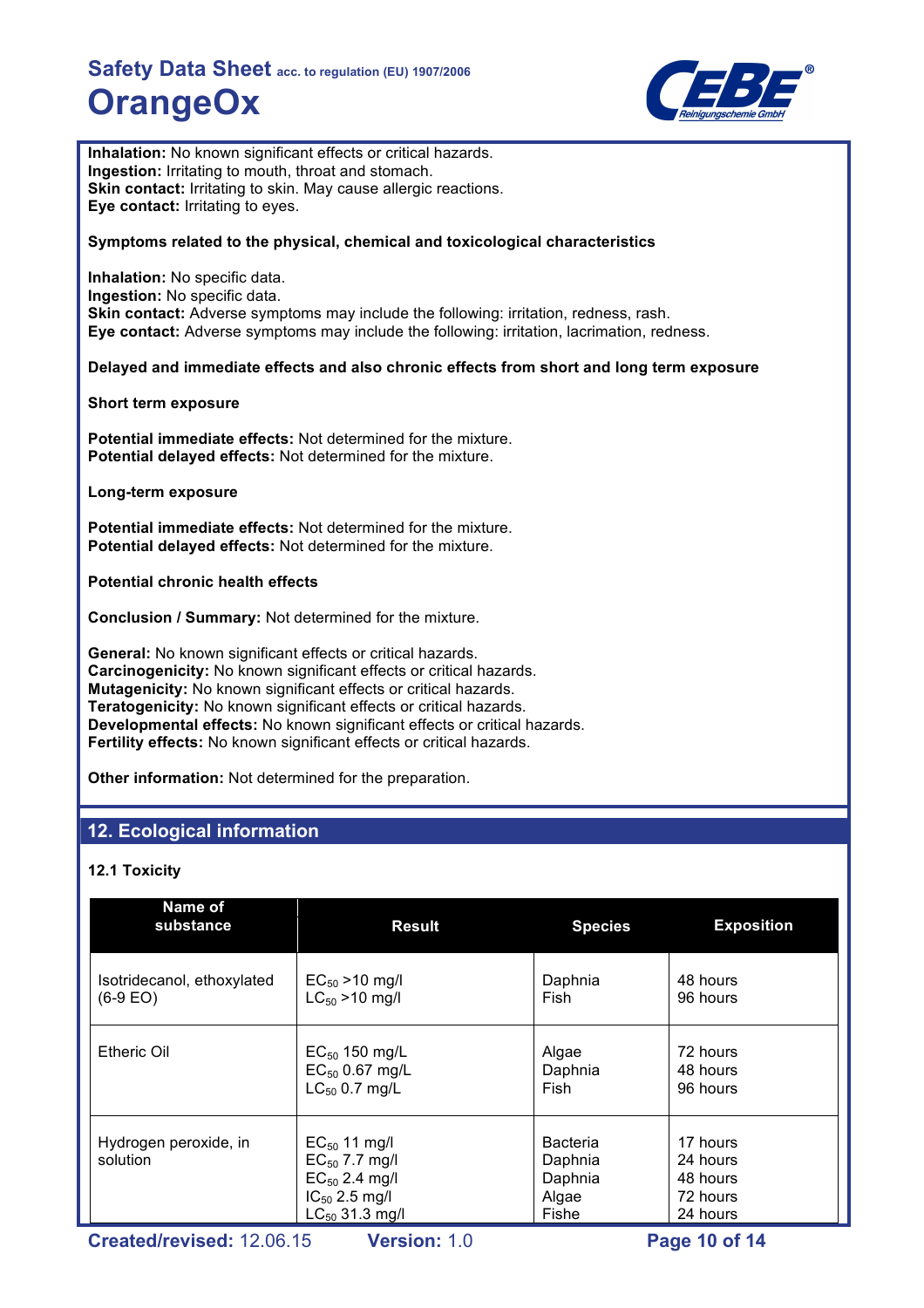

| $\overline{\phantom{a}}$<br>$LC_{50}$<br>1 Q<br>mq/l<br>.0.4<br>$\cdot$ | $\mathsf{F}$ ishe<br>__ | 96<br>hours |
|-------------------------------------------------------------------------|-------------------------|-------------|
|-------------------------------------------------------------------------|-------------------------|-------------|

**Conclusion/Summary:** Not determined for this mixture.

#### **12.2 Persistence and degradability**

**Conclusion/Summary:** The surface active ingredients contained in this product are biologically degradable according to regulation 648/2004 EC.

#### **12.3 Bioaccumulative potential**

**Conclusion/Summary:** Not determined for this mixture.

#### **12.4 Mobility in soil**

**Partition coefficient ground/water (K<sub>oc</sub>):** Not determined for this mixture. **Mobility:** Not determined for this mixture.

**12.5 Results of PBT and vPvB assessment**

**PBT:** not applicable **vPvB:** not applicable

## **12.6 Other adverse effects**

No special effects or hazards known.

## **13. Disposal considerations**

The information in this section contains generic advice and guidance. The list of Identified Uses in Section 1 should be consulted for any exposure scenario or when exposure scenarios on the available applicationspecific information.

Waste disposal according to EC Directives on waste and hazardous waste. Waste codes should be assigned by the user, preferably in collaboration with the waste disposal authorities.

### **13.1 Waste treatment methods**

#### **Product**

**Methods of disposal:** The generation of waste should be avoided or minimized wherever possible. Empty containers or liners may retain some product residues. Material and its container must be disposed of in a safe way. Significant quantities of waste product residue should not be disposed of via the foul sewer but processed in a suitable effluent treatment plant. Dispose of surplus and non-recyclable products via a licensed waste disposal contractor. Disposal of this product, solutions and any by-products should at all times comply with the environmental protection requirements and waste disposal legislation and the requirements of local authorities. Avoid the proliferation and dispersal of spilled material and contact with soil, waterways, drains and sewers.

**Hazardous waste:** According to the information available to the supplier at the time of creation/editing of this safety data sheet this product is regulated as hazardious waste in the sense of EU regulation 2008/98/EC.

#### **Packaging**

**Methods of disposal:** The generation of waste should be avoided or minimized wherever possible. Waste packaging should be recycled.

**Special precautions:** This material and its container must be disposed of in a safe way. Empty containers or liners may retain some product residues. Avoid the proliferation and dispersal of spilled material and contact with soil, waterways, drains and sewers.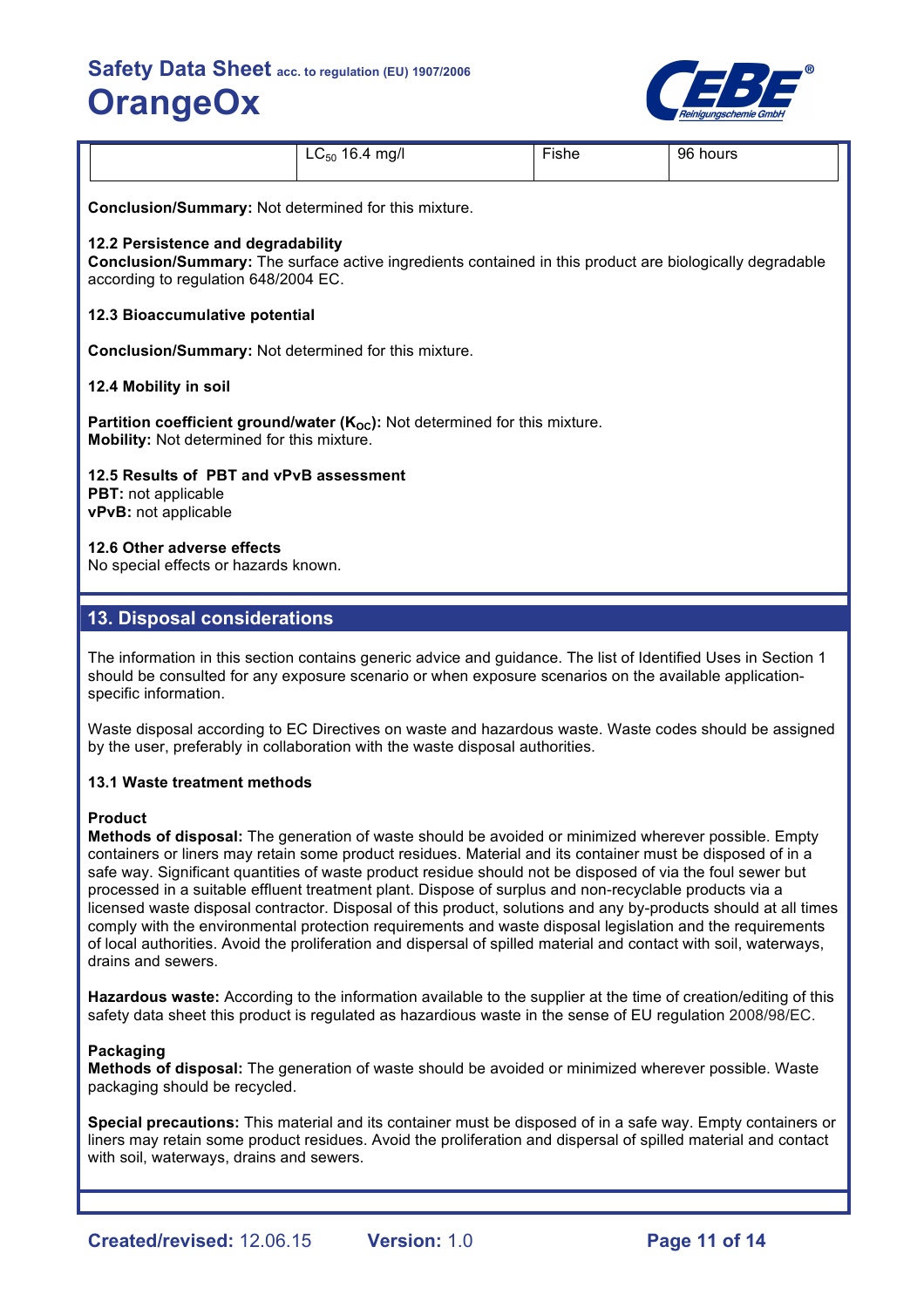

## **14. Transport information**

|                                          | <b>ADR/RID</b>           | <b>ADR/ADNR</b> | <b>IMDG</b>    | <b>IATA</b>    |
|------------------------------------------|--------------------------|-----------------|----------------|----------------|
| 14.1 UN Number                           | Not regulated.           | Not regulated.  | Not regulated. | Not regulated. |
| 14.2 UN proper<br>shipping name          | $\overline{\phantom{0}}$ |                 |                | ۰              |
| 14.3 Transport<br>hazard class(es)       |                          |                 |                | ۰              |
| 14.4 Packing<br>group                    |                          | ۰               |                | -              |
| 14.5<br><b>Environmental</b><br>hazards  | No.                      | No.             | No.            | No.            |
| 14.6 Special<br>precautions for<br>iuser | None.                    | None.           | None.          | None.          |

**14.7 Transport in bulk according to Annex II of MARPOL 73/78 and the IBC Code** Not applicable.

**Multiplier according to ADR / RID 1.1.6.3:** Not applicable.

**Tunnel restriction code:** Not applicable.

## **15. Regulatory information**

**15.1 Safety, health, and environmental regulations/legislation specific for the substance/mixture**

**EC-Regulation Nr. 1907/2006 (REACh)**

**Appendix XIV - Index of substances that require permission Substances causing special concern:** None of the ingredients is listed.

**Appendix XVII – Restriction of the production, the distribution, and the use of specific hazardous substances, mixtures, ans products:** Not applicable.

#### **Other EU-Regulations**

#### **Contents according to 648/2004 EC:**

<5% nonionic surfactants, 5 – 15% oxygen-based bleach.

#### **15.2 Chemical safety assessment**

This product contains substances that still require substance assessments.

## **16. Other information**

 $\triangleright$  Marks the information that was changed since the last version.

#### **Abbreviations and acronyms:**

ADN/ADNR = European agreement for the international transport of hazardous materials on inland waterways

ADR = European agreement for the international transport of hazardous materials on roads

ATE = Estimation acute toxicity

BCF = Bio concentration factor

CLP = Regulation concerning the classification, labeling, and packaging Verordnung über die Einstufung,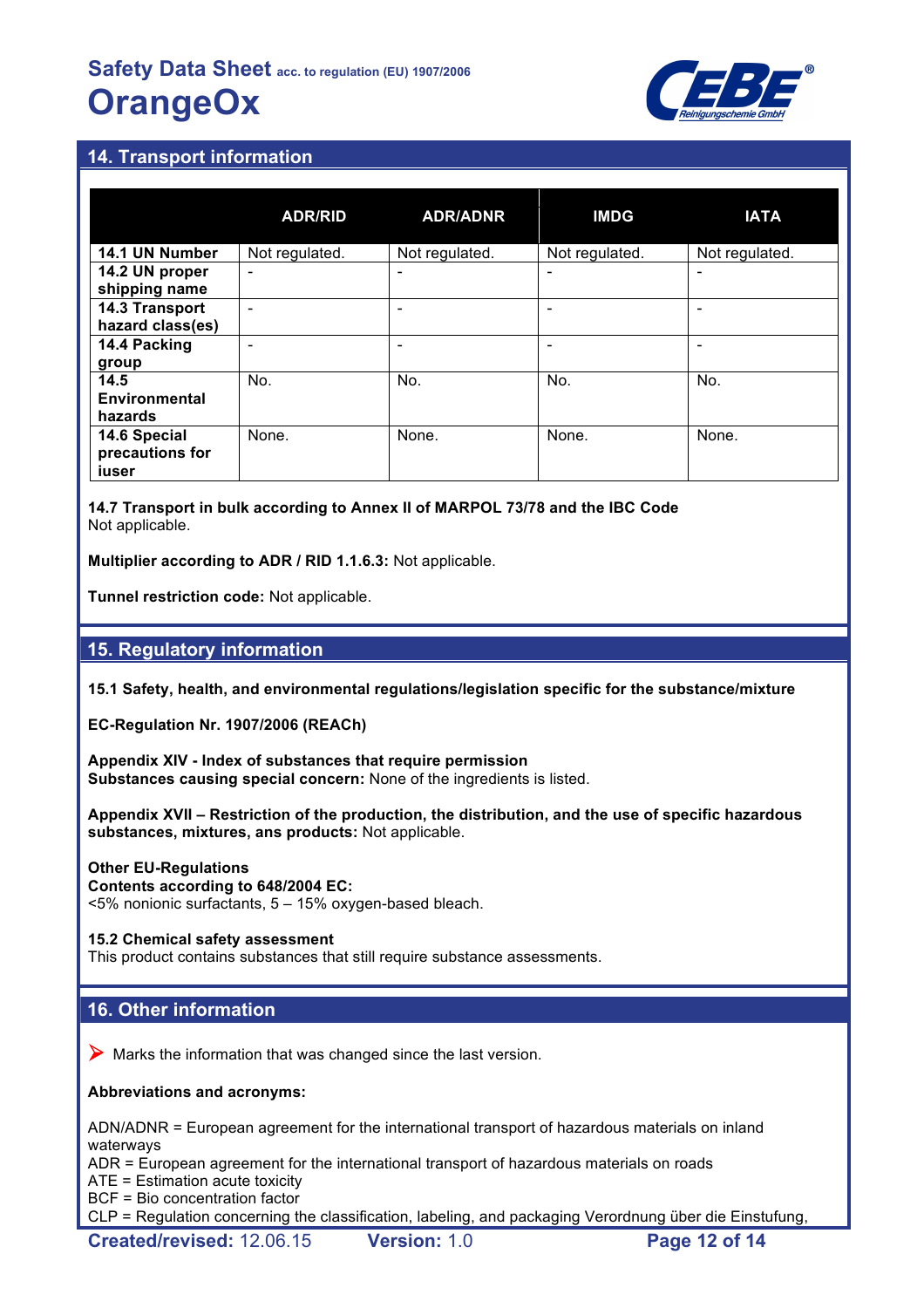

Kennzeichnung und Verpackung [Regulation (EC) No. 1272/2008] CAS = Chemical Abstracts Services Number DNEL = Derived Non-Effect Level DPD = Mixture regulation [1999/45/EG] EC = Europaean Commission EG = EG-Nummer EUH-Satz = CLP-specific hazard phrase IATA = International Aviation Transport Association IBC = Intermediate Bulk Container IMDG = International Maritime Dangerous Goods Code LogPow = Logarithm base-10 of the n-octanol:water pertition coefficient MARPOL 73/78 = International agreement from 1973 for the prevention of marine pollution caused by ships in the version of the protocol from 1978. ("Marpol" = marine pollution) MAK = maximum workplace concentration PBT = Persistent, bioacuumulating, and toxic PNEC = Predicted No-Effect Concentration REACH = Regultion concerning the Registration, Evauation, Approval and Restriction of Chemical Substances [Regulation (EC) No. 1907/2006] RID = Regulation for the transport of hazardous goods by railway REACH # = REACH Registration number vPvB = very persistent and very bioaccumulating **Full text of abbreviated H statements:** H226 Flammable liquid and vapor. H271 May cause fire or explosion; strong oxidizing agent. H302 Harmful if swallowed. H304 May be fatal if swallowed and enters airways. H314 Causes severe skin burns and eye damage. H315 Causes skin irritation. H317 May cause an allergic skin reaction. H318 Causes serious eye damage. H332 Harmful if inhaled. H335 May cause respiratory irritation. H400 Very toxic to aquatic organisms. H410 Very toxic to aquatic life with long lasting effects. **Full text of classifications [CLP / GHS]** Acute Tox. 4 = ACUTE TOXICITY: ORAL, Inhalation - Category 4 Aquatic Acute 1 = AQUATIC HAZARD - Category 1 Aquatic Chronic 1 = AQUATIC HAZARD - Category 1 Asp Tox 1 = ASPIRATION - Category 1 Eye Dam. 1 = SERIOUS EYE DAMAGE / EYE IRRITATION - Category 1 Flam. Liq. 3 = FLAMMABLE LIQUIDS - Category 3 Ox. Liq.1 = oxidising liquids - Category 1 Skin Corr. 1A = CORROSION / IRRITATION SKIN - Category 1A Skin Irrit. 2 = CORROSION / IRRITATION SKIN - Category 2 Skin Sens 1 = SKIN SENSITIZATION -. Category 1 STOT SE 3 = SPECIFIC TARGET ORGAN TOXICITY (SINGLE EXPOSURE) - Category 3 **Manufacturer of protective gloves:** KCL GmbH Industriepark Rhön Am Kreuzacker 9 36124 Eichenzell Germany Tel. +49(0)659.87-0

www.kcl.de